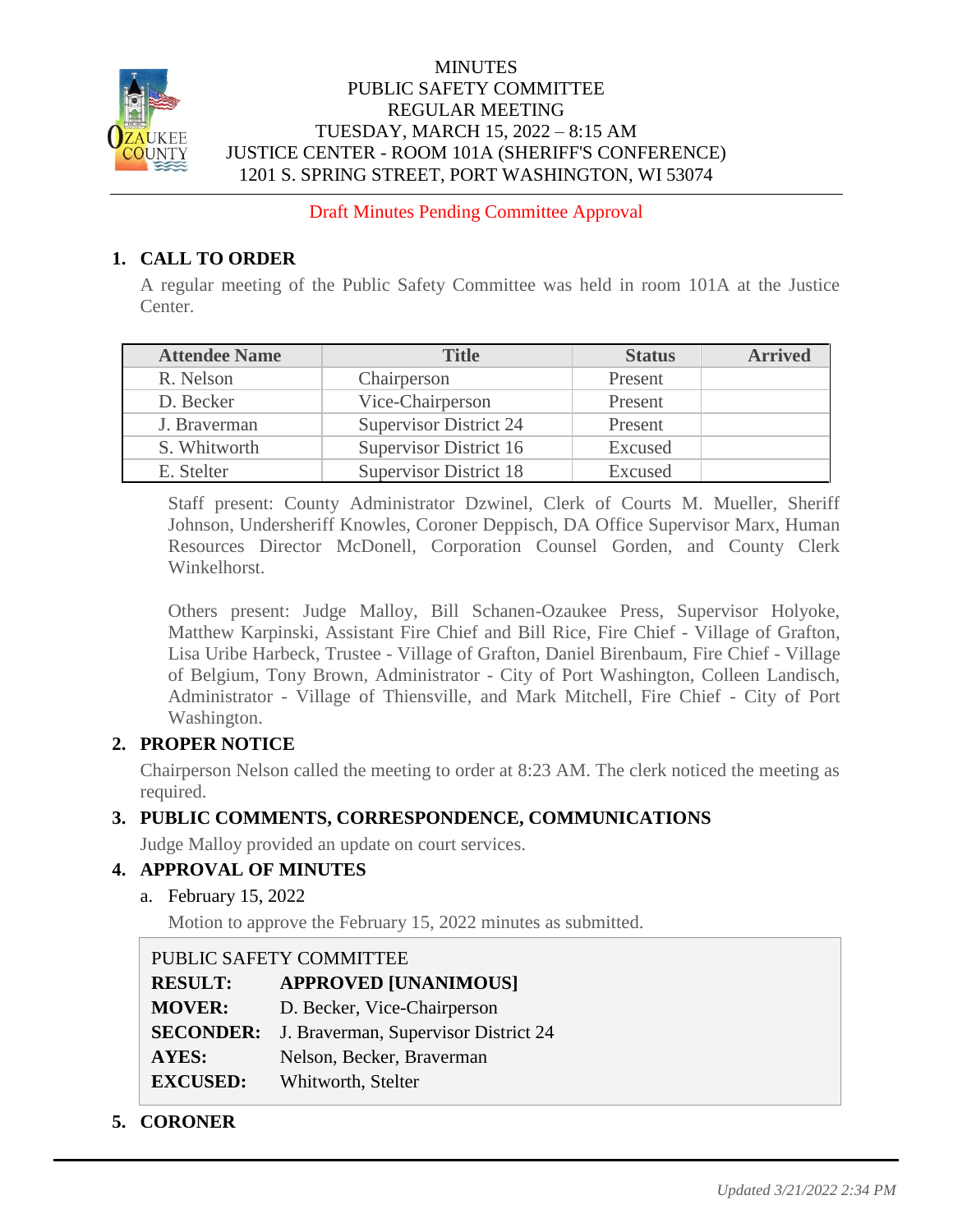#### *a. Action Items:*

#### 1. Resolution: Abolish the Elective Office of Coroner and Create a Medical Examiner Position

Mr. Dzwinel outlined the request to consider hiring a medical examiner position versus maintaining the current elective coroner position.

Mr. Dzwinel clarified that the timeline is such that a decision would need to be made no later than the November 8 General Election. Candidates for the office of coroner will begin circulating nomination papers from April 15 thru June 1.

Mr. McDonell explained that with the Medical Examiner position, Ozaukee County could continue to use Milwaukee County for pathology, reviewed the budget impact, support staff would remain status quo, and accountability of the position.

Discussion and questions regarding the benefits of this transition, budget impact, and how the process was communicated to the coroner.

Mr. Deppisch spoke to his length of service, comparable counties regarding budget impact and support staff, services performed, and how this possible transition was communicated to him.

Discussion and questions continued on Mr. Deppisch's attendance at committee meetings, support staff, current structure, accountability, additional cost, and scope of work.

Sheriff Johnson supports the change creating accountability and professionalism to the office.

Discussion on the process to move forward to the County Board, the need for information to make an informed decision, and the timeline.

The intent will be to move this forward to the Executive Committee and ultimately the County Board; however, the direction from the committee is that staff needs to provide more information on the breakdown of the costs, and be clear on issues and challenges for wanting to change this position.

Motion to approve the resolution in order to move the resolution forward to the Executive Committee.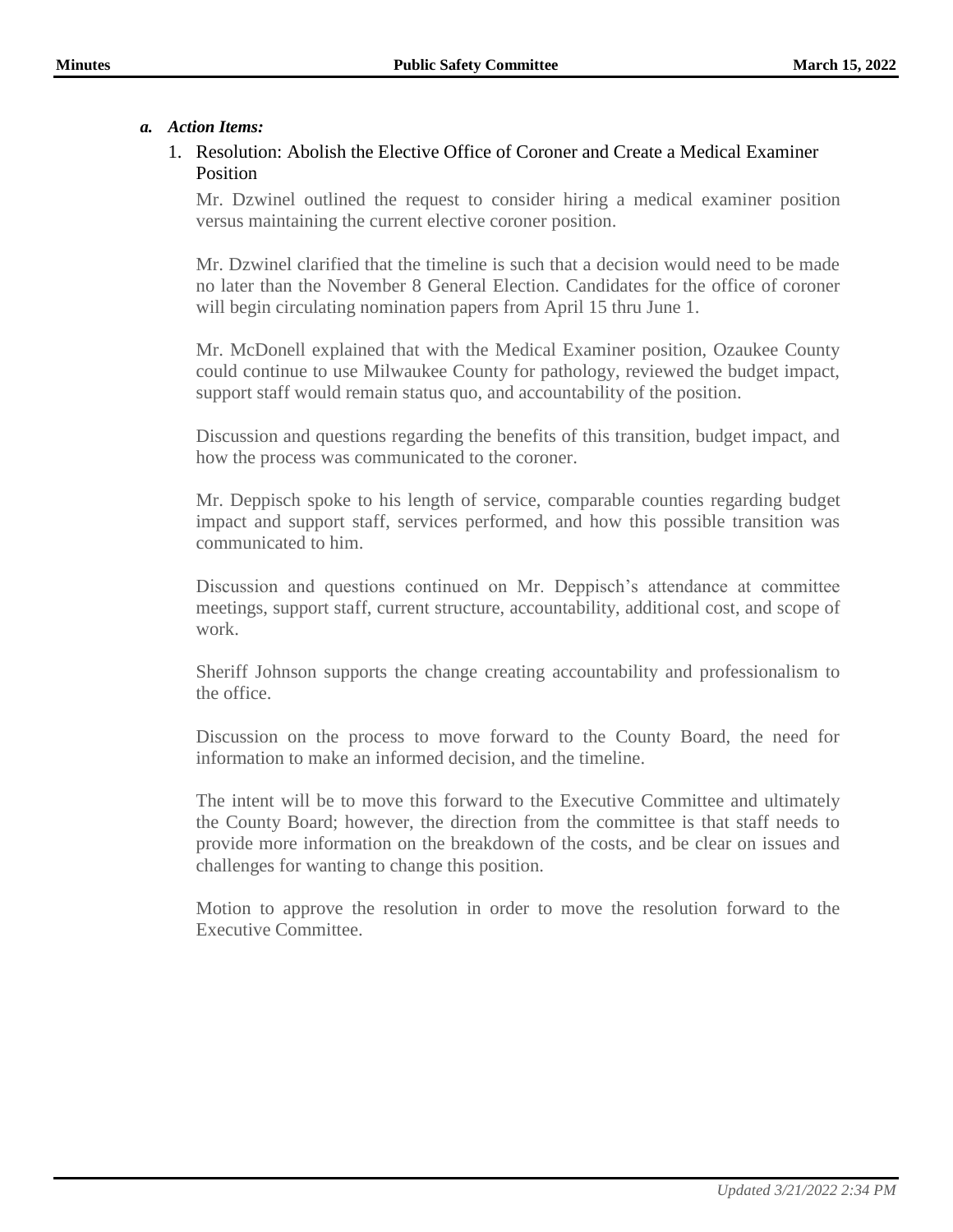|                |                          | PUBLIC SAFETY COMMITTEE                                                                                                                  |       |  |  |
|----------------|--------------------------|------------------------------------------------------------------------------------------------------------------------------------------|-------|--|--|
|                | <b>RESULT:</b>           | <b>APPROVE AND FORWARD [UNANIMOUS]</b>                                                                                                   | Next: |  |  |
|                |                          | 4/4/2022 3:00 PM                                                                                                                         |       |  |  |
|                | <b>MOVER:</b>            | J. Braverman, Supervisor District 24                                                                                                     |       |  |  |
|                | <b>SECONDER:</b>         | D. Becker, Vice-Chairperson                                                                                                              |       |  |  |
|                | <b>AYES:</b>             | Nelson, Becker, Braverman                                                                                                                |       |  |  |
|                | <b>EXCUSED:</b>          | Whitworth, Stelter                                                                                                                       |       |  |  |
|                | 2.                       | Ordinance: Abolish the Elective Office of Coroner and Create Chapter 2.52 of the<br>Ozaukee County Code of Ordinances - Medical Examiner |       |  |  |
|                | the previous resolution. | Motion to approve the ordinance to move forward to the Executive Committee with                                                          |       |  |  |
|                | PUBLIC SAFETY COMMITTEE  |                                                                                                                                          |       |  |  |
|                | <b>RESULT:</b>           | <b>APPROVE AND FORWARD [UNANIMOUS]</b>                                                                                                   | Next: |  |  |
|                |                          | 4/4/2022 3:00 PM                                                                                                                         |       |  |  |
|                | <b>MOVER:</b>            | J. Braverman, Supervisor District 24                                                                                                     |       |  |  |
|                | <b>SECONDER:</b>         | D. Becker, Vice-Chairperson                                                                                                              |       |  |  |
|                | <b>AYES:</b>             | Nelson, Becker, Braverman                                                                                                                |       |  |  |
|                | <b>EXCUSED:</b>          | Whitworth, Stelter                                                                                                                       |       |  |  |
| $\mathbf{b}$ . |                          | <b>Management/Financial/Informational Reports:</b>                                                                                       |       |  |  |
|                | 1. Coroner Report        |                                                                                                                                          |       |  |  |
|                | There were no questions. |                                                                                                                                          |       |  |  |
|                | <b>DISTRICT ATTORNEY</b> |                                                                                                                                          |       |  |  |
|                |                          | <b>Management/Financial/Informational Reports</b>                                                                                        |       |  |  |
| а.             |                          |                                                                                                                                          |       |  |  |

- 1. District Attorney Financials
	- There were no questions.

## **7. CLERK OF COURTS**

## *a. Management/Financial/Informational Reports:*

1. Clerk of Court Financial Report

Ms. Mueller reported on financials, jury trials, Youth Government Day, and the positive effect the use of new technology in the court rooms has had.

## **8. SHERIFF'S DEPARTMENT**

## *a. Discussion Items:*

1. Emergency Medical Services (EMS) Proposal

Sheriff Johnson provided a brief overview on the desire to decrease the response time for EMS throughout Ozaukee County, what has occurred to date with discussions with municipalities and the proposal requesting \$5 Million of ARPA Funds to fund 18 paramedics throughout the county.